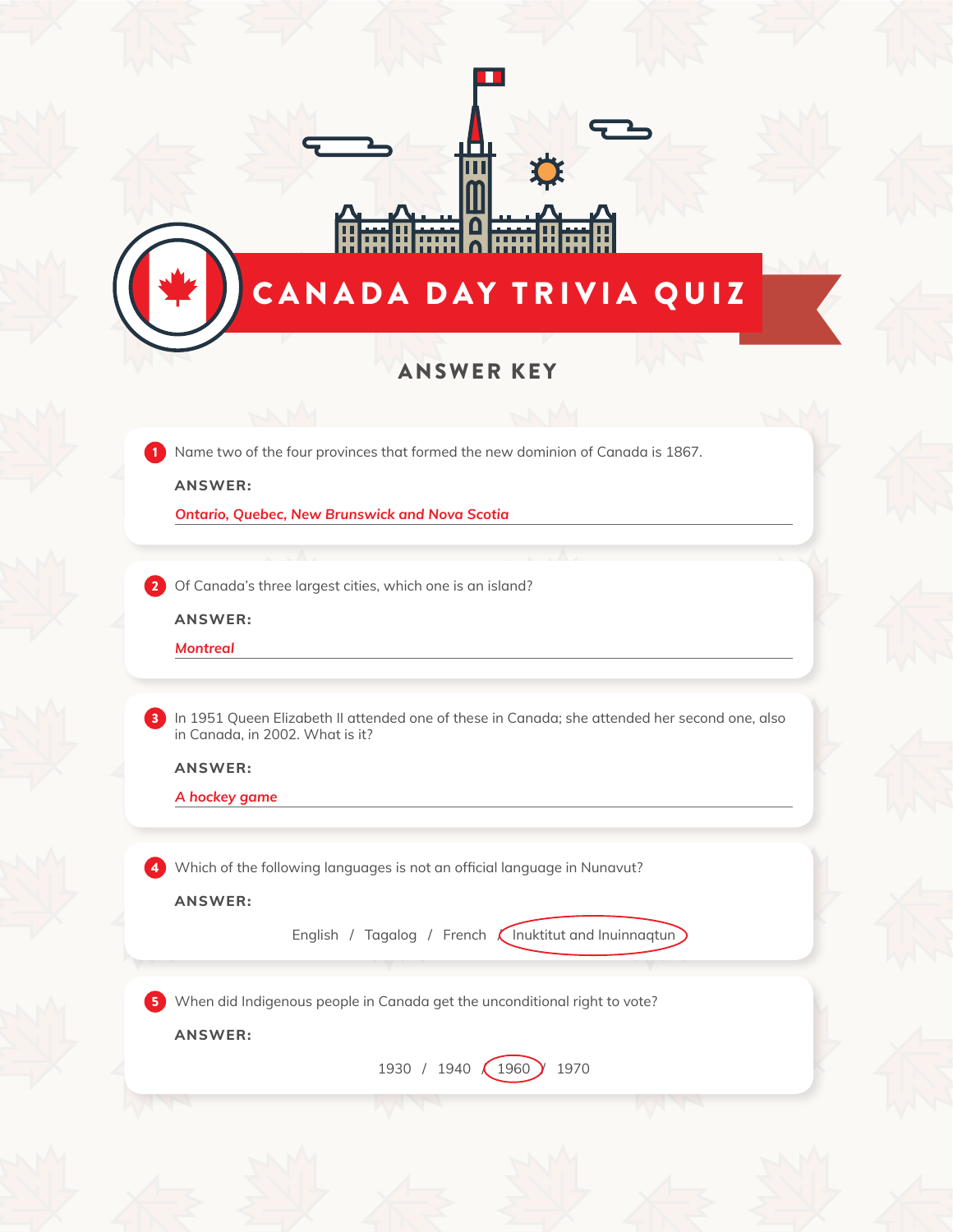|                | Which of the following islands is not a part of Canada?                                                                                                                                                                            |
|----------------|------------------------------------------------------------------------------------------------------------------------------------------------------------------------------------------------------------------------------------|
|                |                                                                                                                                                                                                                                    |
|                | <b>ANSWER:</b>                                                                                                                                                                                                                     |
|                | Greenland<br>Baffin Island / Victoria Island / Prince Edward Island                                                                                                                                                                |
|                |                                                                                                                                                                                                                                    |
|                | Two Montreal journalists got together to play a game of Scrabble on Dec. 15, 1979. That<br>evening, their usual conversation turned creative and within forty-five minutes they had an<br>invented a new game. What was it called? |
|                | <b>ANSWER:</b>                                                                                                                                                                                                                     |
|                | <b>Trivial Pursuit</b>                                                                                                                                                                                                             |
|                |                                                                                                                                                                                                                                    |
| 8              | Canada's highest mountain is located in which province/territory?                                                                                                                                                                  |
|                | <b>ANSWER:</b>                                                                                                                                                                                                                     |
|                | <b>Yukon (Mount Logan)</b>                                                                                                                                                                                                         |
|                |                                                                                                                                                                                                                                    |
|                |                                                                                                                                                                                                                                    |
|                | Name two of the four female singers with the initials "A.M." who've won JUNO Awards?                                                                                                                                               |
|                | <b>ANSWER:</b>                                                                                                                                                                                                                     |
|                | Alanis Morissette, Anne Murray, Allanah Myles, Amanda Marshall                                                                                                                                                                     |
| (10)           | Which of these famous people was not born in London, ON?                                                                                                                                                                           |
|                | <b>ANSWER:</b>                                                                                                                                                                                                                     |
|                | Ryan Gosling / Justin Bieber / Rachel McAdams / Victor Garber (Bryan Adams)                                                                                                                                                        |
|                |                                                                                                                                                                                                                                    |
| $\blacksquare$ | Which famous superhero was co-created by a Canadian?                                                                                                                                                                               |
|                | <b>ANSWER:</b>                                                                                                                                                                                                                     |
|                | <b>Superman</b>                                                                                                                                                                                                                    |
|                |                                                                                                                                                                                                                                    |
| $\mathbf{12}$  | How many times zones are there in Canada?                                                                                                                                                                                          |
|                | <b>ANSWER:</b>                                                                                                                                                                                                                     |
|                | 6                                                                                                                                                                                                                                  |
|                |                                                                                                                                                                                                                                    |
|                |                                                                                                                                                                                                                                    |
|                | What was Canada's first capital city?                                                                                                                                                                                              |
|                | <b>ANSWER:</b>                                                                                                                                                                                                                     |